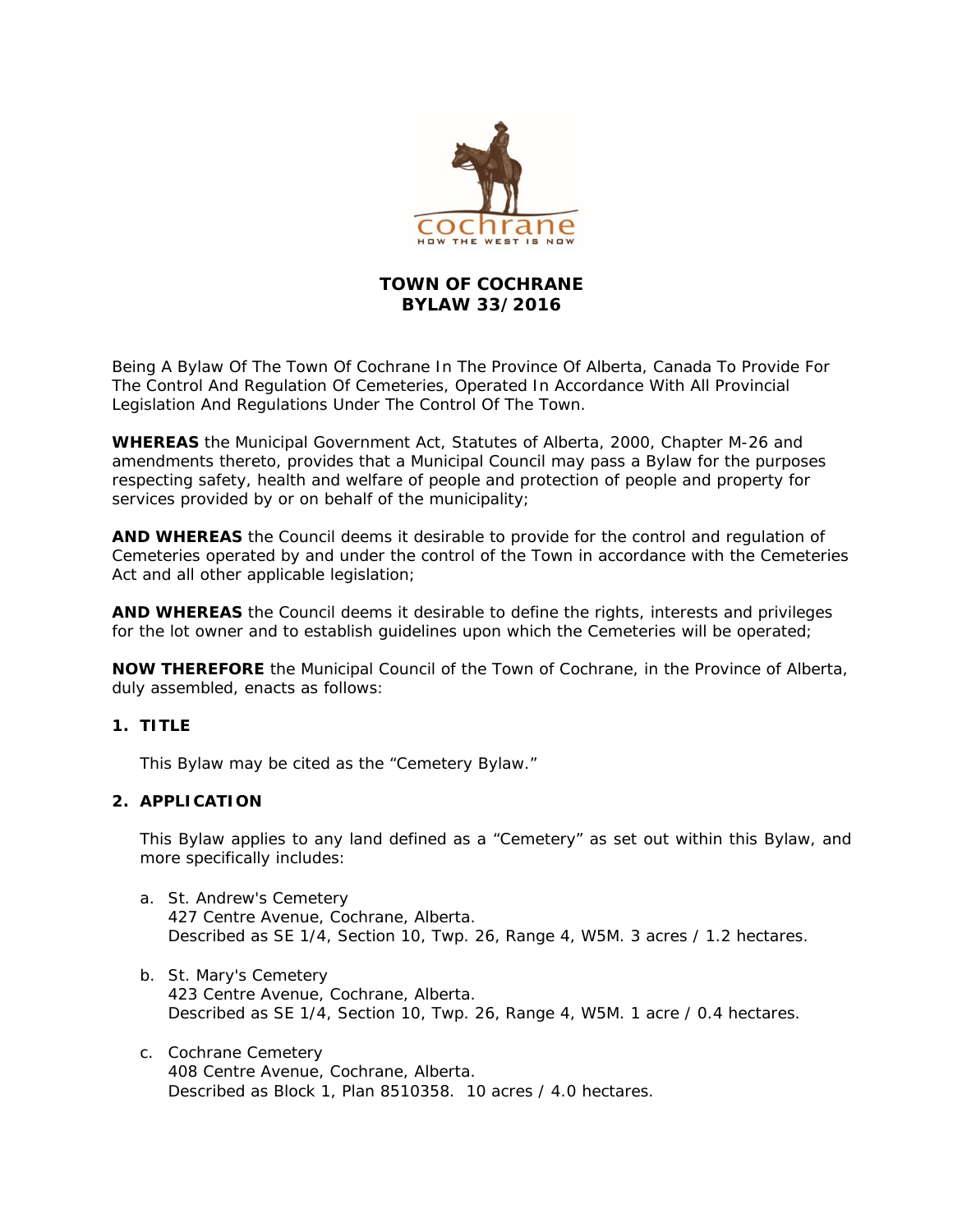#### **3. DEFINITIONS**

In this Bylaw, unless the context otherwise requires, the following terms shall have the meanings indicated:

- **"Base"** means that portion of the Marker or Monument, constructed of granite, and set on a flush or Ribbon Foundation to support the Monument.
- **"Burial"** means the Interment of human remains in an earth Lot or the Interment of human Cremated Remains in an earth Lot, Niche or Ossuary. The act of burying a deceased person; Interment or Inurnment.
- **"Burial Permit"** means a permit issued by the Funeral Home under the Government of Alberta Vital Statistics Act or a document of disposition from another Province or Country.
- **"Care and Maintenance"** means the long-term care and maintenance of cemeteries looked after by a fund that is established pursuant to the Province of Alberta Cemeteries Act for the purpose of providing for the long term or Perpetual Care and maintenance of the cemeteries.
- **"Cemetery"** means any Cemeteries owned and operated by the Town of Cochrane. Land for the Burial of human bodies or cremated human remains. Cemetery shall mean all the cemeteries and columbaria now or hereafter developed, acquired or erected by The Town of Cochrane.
- **"Cemetery Administration"** means the Administration of the Cemetery or Cemeteries, headed by the Cochrane Town Council and the Manager of Parks and Open Spaces of the Town, and their designates.
- **"Cemetery Records"** means the permanent records of all sales, location descriptions and the names of any persons buried and the dates associated with these records or transactions.
- **"Cemetery Services"** means the supplying of any service to be rendered at a Cemetery in respect to any Lot or Niche. Services could include some but not necessarily all of: Burial rights, Perpetual Care, opening and closing of graves, supply of greens and lowering devices, storage and installation of Vaults or Liners, sale of Monuments, Markers, Urns and vases; permits to erect a Monument or install a Marker.
- **"Columbarium"** means an above ground structure or building in a Cemetery designed for the Inurnment of cremated human remains in sealed Niches.

**"Council"** means the Municipal Council of the Town of Cochrane.

- **"Cremated Remains"** means the remnants of the human body that remain following the cremation process.
- **"Disinterment"** means the removal of human remains or cremated human remains from a grave Lot or Niche.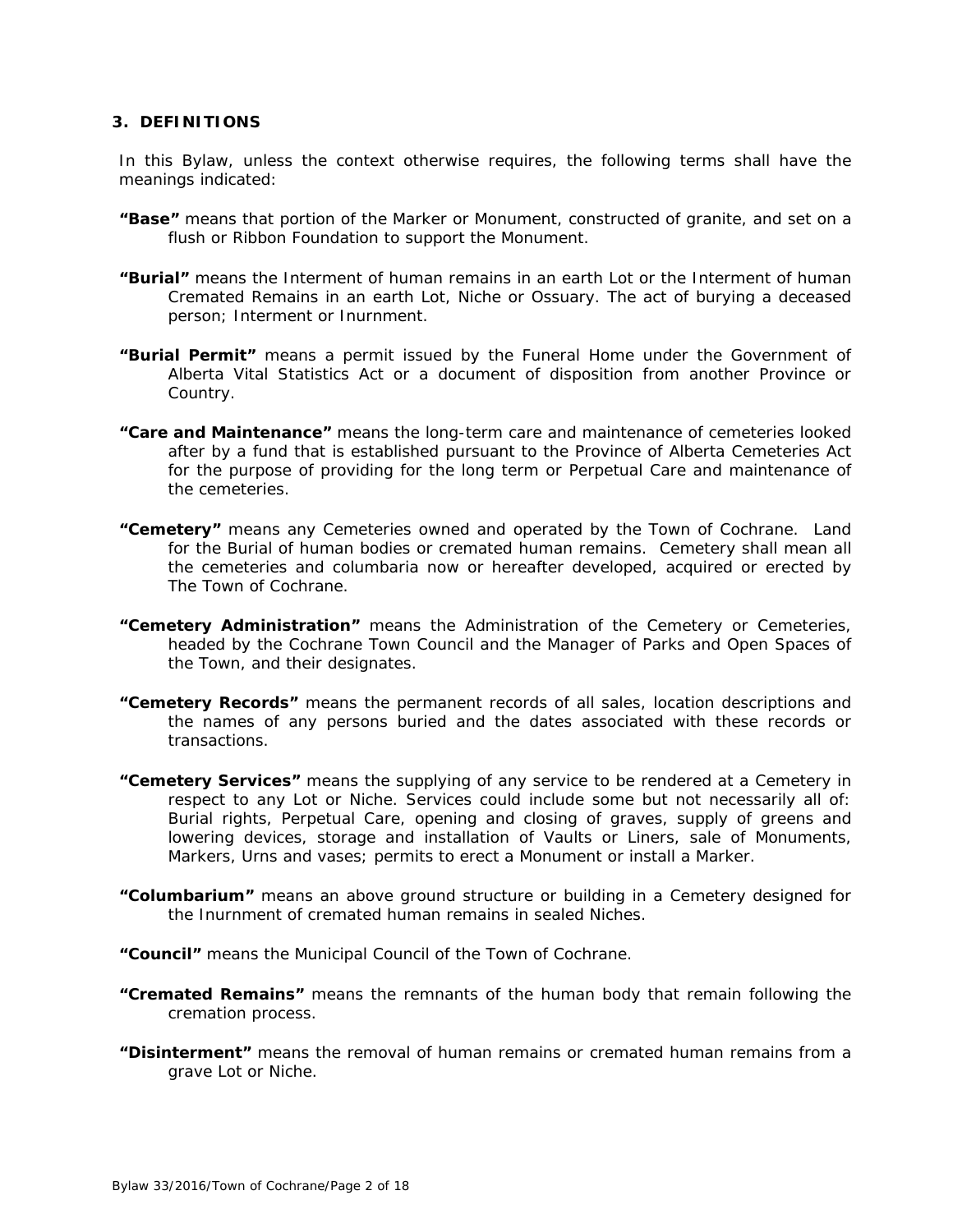- **"Double Cremated Remains Lot"** means a designated, smaller sized Lot which will accommodate two Cremated Remain Inurnments at the same or different times.
- **"Double Depth Lot"** means a grave Lot designated and constructed to a depth which will accommodate two bodies in separate caskets, each encased in a separate grave Liner or Vault. Burial can be at the same or different times in such a manner that one casket is placed above the other. The Lot is purchased for this purpose on the opening of the first casket Burial Lot at the lower depth.
- **"Easement"** means that at the time of purchase of a Lot, Space or Columbarium Niche he/she is purchasing Interment rights, or the right to use a Lot, Space or Niche. The ownership of all Cemetery property remains with the Town of Cochrane.
- **"Field Crew"** means the staff members of Town of Cochrane Parks and Open Spaces appointed by the Cemetery Administration to carry out the duties in the cemeteries necessary for maintenance, Burial, memorialization, and safety and all ongoing and project work necessary to the running of the cemeteries.
- **"Green Burial"** means a designated section of the Cemetery where the following criteria are met: embalming is not used; a simple wood casket with no metal components or a Shroud is used to contain the body; where native plants are grown on or near the Lot.
- **"Holiday"** means all general and statutory holidays proclaimed by the Town of Cochrane, the Province of Alberta or the Government of Canada.
- **"Interment"** means the Burial of human remains in a casket or Urn in an in-ground Lot.
- **"Inurnment"** means the placement of an Urn containing Cremated Remains in a Niche in an above ground facility.
- **"Legal Representative"** means a person or persons directed in a deceased person's will or by the courts to carry out the requests of the deceased persons.
- **"Licensee"** means a person(s) who purchases a Lot(s) in the Cemetery.
- **"Liner or Vault"** means a box placed in the ground to totally enclose a casket in a grave in a Cemetery. The container is designed and built to withstand the weight of the earth and standard Cemetery maintenance equipment. Type, material and size shall be preapproved by the Cemetery Administration.
- **"Lot or Space"** all mean a specific area designed for Burial of casket or Cremated Remains, sold as Easement and includes Columbarium Niches. All spaces to be laid out with an individual legal description. Generally quoted from largest to smallest description e.g.: section (area of multiple Lots); block (area of 2 or more Lots); Lot (singular Burial or Interment space).
- **"Manager of Parks and Open Spaces"** means the person, duly appointed by the Town as Manager of Parks and Open spaces, or designate, who is responsible for, amongst other things, the operation of all Cemetery property, including associated Cemetery Records and personnel.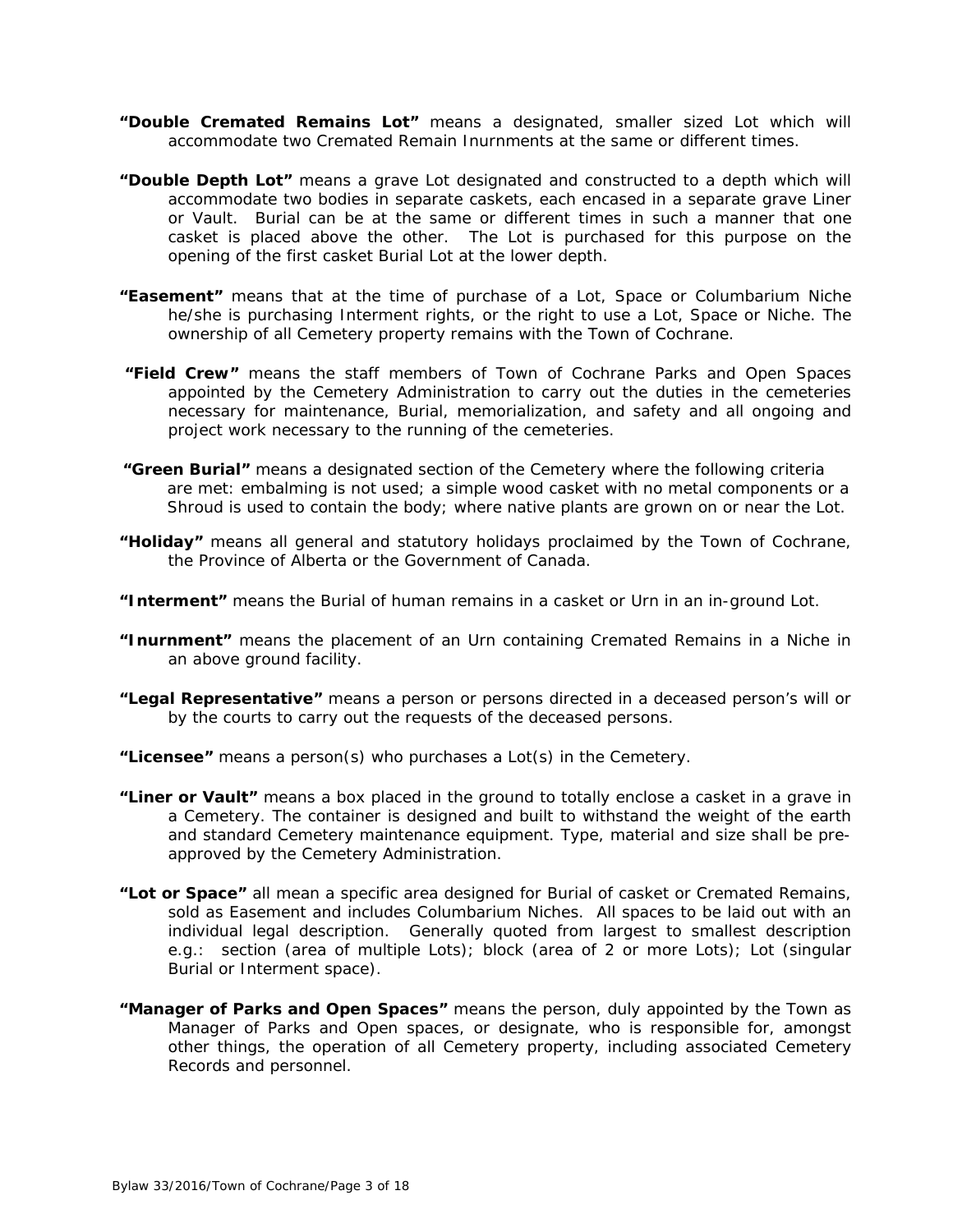- **"Marker or Monument"** means a structure of approved bronze or granite for memorial purposes placed on any grave, either upright or ground level as stipulated by the Cemetery Administration, or an etched Niche cover, indicating the place of Burial and the person buried in that site, of a size, and type as approved by the Cemetery Administration.
- **"Niche"** means a single compartment of a facility designed and constructed for the safe, above ground, Inurnment of Cremated Remains.
- **"Ossuary"** means an enclosed container used or intended to be used for co-mingled, nonrecoverable Cremated Remains.
- **"Permit"** means a prescribed form supplied by the Town for application to carry out any work in the Cemetery.
- **"Perpetual Care"** means the ongoing maintenance of cemeteries by the Town of Cochrane. The Town of Cochrane will so far as these funds are available, do all that is necessary to keep the Lot or Columbarium Niche safe and in a neat and tidy condition. It does not include care, maintenance, or replacement of any Monument or Marker placed on the Lot.
- **"Resident"** means a person who presently has a primary residence in the municipal boundaries of the Town of Cochrane or a person who resided in the Town for the majority of the previous 10 consecutive years preceding his or her death.
- **"Ribbon Foundation"** means a continuous strip of concrete used for the placement of Monuments.
- **"Shroud"** means a natural fibre cloth used to cover and protect human remains used in designated Green Burials.
- **"Urn"** means a container used for storing of cremated human remains.
- **"Veteran"** means a former member of Her Majesty's Armed Forces as determined by the Department of Veterans Affairs Canada.
- **"Veteran Protective Services"** means a former member of a recognized Police or Fire Service.

#### **4. ADMINISTRATION OF THE CEMETERIES**

- a. Application: This Bylaw shall apply to any Columbarium or Burial area in any Cemetery, now in existence or which may hereafter be erected or developed by the Town of Cochrane, as or in a Cemetery. The Manager of Parks and Open Spaces, is the sole judge of any question of interpretation or application of the Bylaws. The interpretation or application shall be final and conclusive.
- b. Non-Limitation: In all matters not specifically covered by these Bylaws, the Cemetery Administration reserves the right to do that which in its judgement is deemed reasonable in the Cemetery, and such determination shall be binding upon Lot owners and all parties concerned.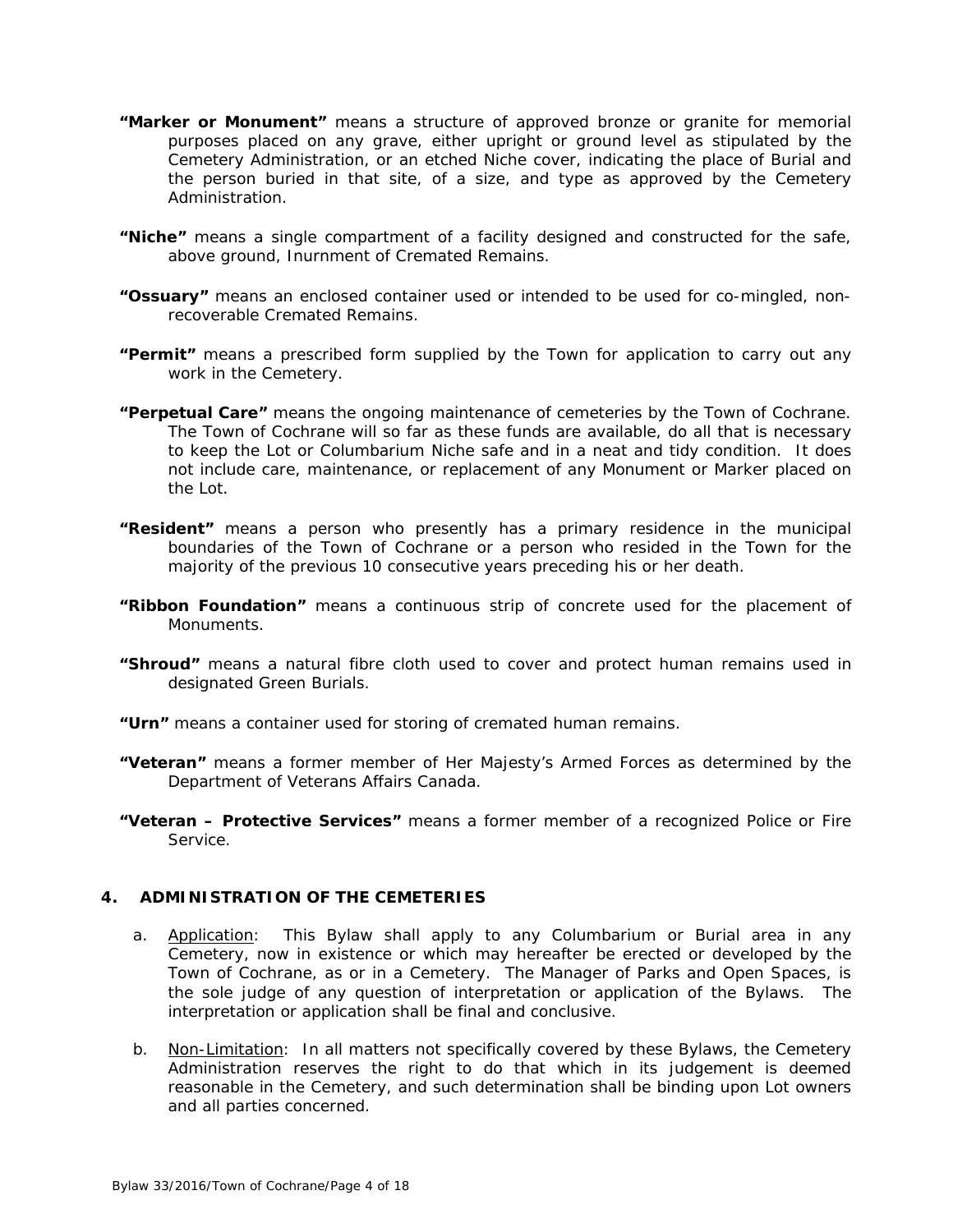- c. Special Cases: Circumstances may arise in which the literal enforcement of a rule or regulation, based on these Bylaws, may impose unnecessary hardship. The Cemetery Administration therefore reserves the right to make exception, suspension or modification to any Rule or Regulation without notice. Any exception, suspension or modification to any item by the Administration, when necessary, shall in no way be construed as effecting the general application of such Rules or Regulations.
- d. Error Correction: The Cemetery Administration reserves and shall have the right to correct any errors that may be made either in making an Interment, or Disinterment or in the description or sale or transfer of any Interment property. The correction can be obtained by cancelling or substituting another property of equal value and similar location as far as possible, or by refunding the amount paid on account of that property. If the error involves the Interment of the remains of any person the Cemetery Administration reserves, and shall have the right to remove and reinter the remains into a property of equal value and similar location, with the consent of the Licensee, subject to all applicable legislation and regulations.
- e. Disclaimer: The statement of any employee of the Cemetery shall not be binding upon the Cemetery Administration except if such statement coincides with the document conveying the right of Interment, Bylaws, the rules and regulations reflecting the Bylaws.
- f. Admission: The general public is welcome to visit during regular hours of operation of the Cemetery. Administration reserves the right to refuse admission or the use of any Cemetery facilities at any time to any person or persons whom the Cemetery Administration may deem objectionable to the best interests of the Cemetery.
- g. Tariff: The Town of Cochrane shall make available to the general public during office hours a tariff of rates for Lots, opening and closing, Disinterment and reinterment, weekend and holiday Burial charges and a discount for the purchase of Burial Lots for Town of Cochrane Residents.

## **5. ENFORCEMENT**

- a. Application: The Cemetery Administration, in addition to other Municipal and Provincial enforcement authorities, is hereby empowered to enforce all Bylaws laid out in this Document and any Rules and Regulations based on these Bylaws. The Cemetery Administration shall have charge of the grounds, buildings and equipment at all times and shall have supervision and control of all persons and activities in the Cemetery, including the conduct of funerals and other services, traffic concerns, employees, Lot owners and visitors.
- b. Rule Information: The Cemetery Administration may make Rules and Regulations not inconsistent with the Bylaws for the efficient management and control of the Cemeteries. All Bylaws, Rules and Regulations, will be made available on request to the Cemetery Administration.
- c. General Penalty Provisions: Any person that violates any provision of this Bylaw is guilty of an offence and is liable upon conviction to a maximum fine of Ten Thousand Dollars (\$10,000.00) or in default of payment of the fine to imprisonment for a period not exceeding one (1) year, or to both fine and imprisonment in such amounts.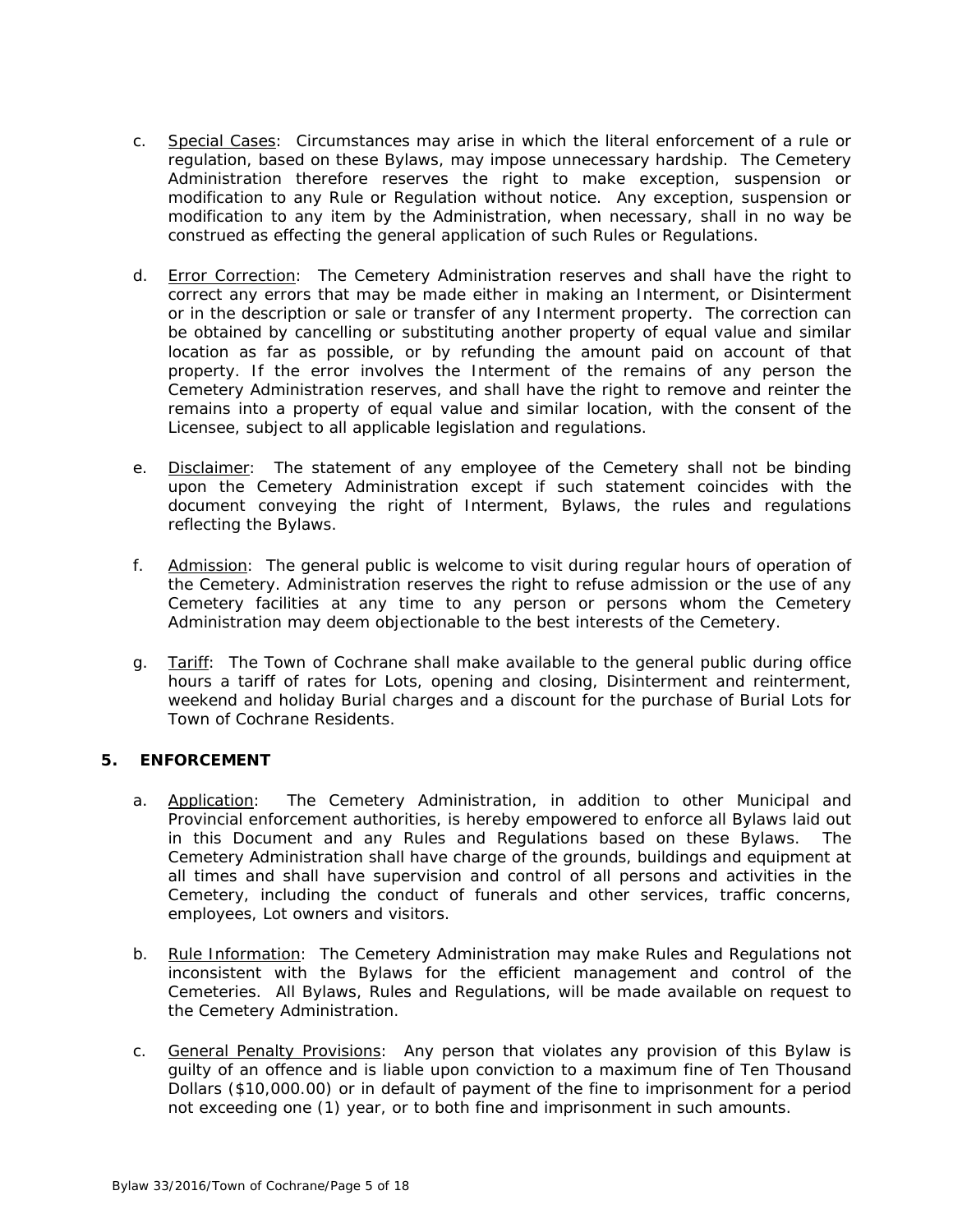- d. Minimum and Specified Penalties: The specified penalty for a violation of any provision of this Bylaw is a fine in the amount of Five Hundred Dollars (\$500.00), and the minimum fine allowable for any such violation is Three Hundred Dollars (\$300.00).
- e. Violation Tickets: Where a Peace Officer believes that a person has contravened any provision of this Bylaw, he may commence proceedings by issuing a summons by means of a violation ticket in accordance with Part 2 of the Provincial Offences Procedure Act, R.S.A. 2000, c P-34.
- f. Notice Given: Notwithstanding Subsection (e) Violation Tickets, a Peace Officer may issue, by personal service or regular mail, a Bylaw Ticket, in a form as approved by the Town, to any person alleged to have contravened any provision of this Bylaw.
- g. Bylaw Contraventions: A person who has been issued a Bylaw Ticket in respect of a contravention of a provision of this Bylaw, and who has fully paid to the Town the penalty as indicated within the time allowed for payment, shall not be liable to prosecution for the subject contravention.

## **6. LIABILITY**

- a. Markers and Monuments: While the Cemetery Administration will take reasonable precautions to protect the property of owners, the Town of Cochrane, and its representatives, will not assume any liability nor responsibility for the loss of or damage to any Monument or Marker or part thereof; or any article of any type that may be placed on the Lot. The Town of Cochrane, and its representatives accept no responsibility for the maintenance of Monuments due to normal wear or deterioration. Minor scraping of the Base of an upright Monument due to lawn mowing and snow removal is considered normal wear.
- b. Injury: Persons entering the Cemetery do so at their own risk. The Cemetery Administration shall not be responsible for any injury resulting to any person who enters the cemetery.
- c. Flowers and Decorations: The Cemetery Administration assumes no liability for flowers or decorations placed at Burial sites.
- d. Vandalism: The Cemetery Administration does not accept responsibility for damage incurred through vandalism or other acts outside its control.

## **7. SALE AND OWNERSHIP OF LOTS**

- a. Responsibilities: All Licensees shall be responsible for the cost of the space and for all charges in connection there with. The purchaser of space accepts this responsibility and is responsible to comply with all Bylaws, Rules and Regulations governing the ownership of the space, Interment into the space and the erection of Monument(s) applicable to that space.
- b. Pre-purchase: A Lot may be pre-purchased in the Cochrane Cemetery. Choice of location of the Lot is not permitted. The next available Lot will be used at the time of need. Pre-purchase of Lot(s) includes the Lot, Perpetual Care but does not include the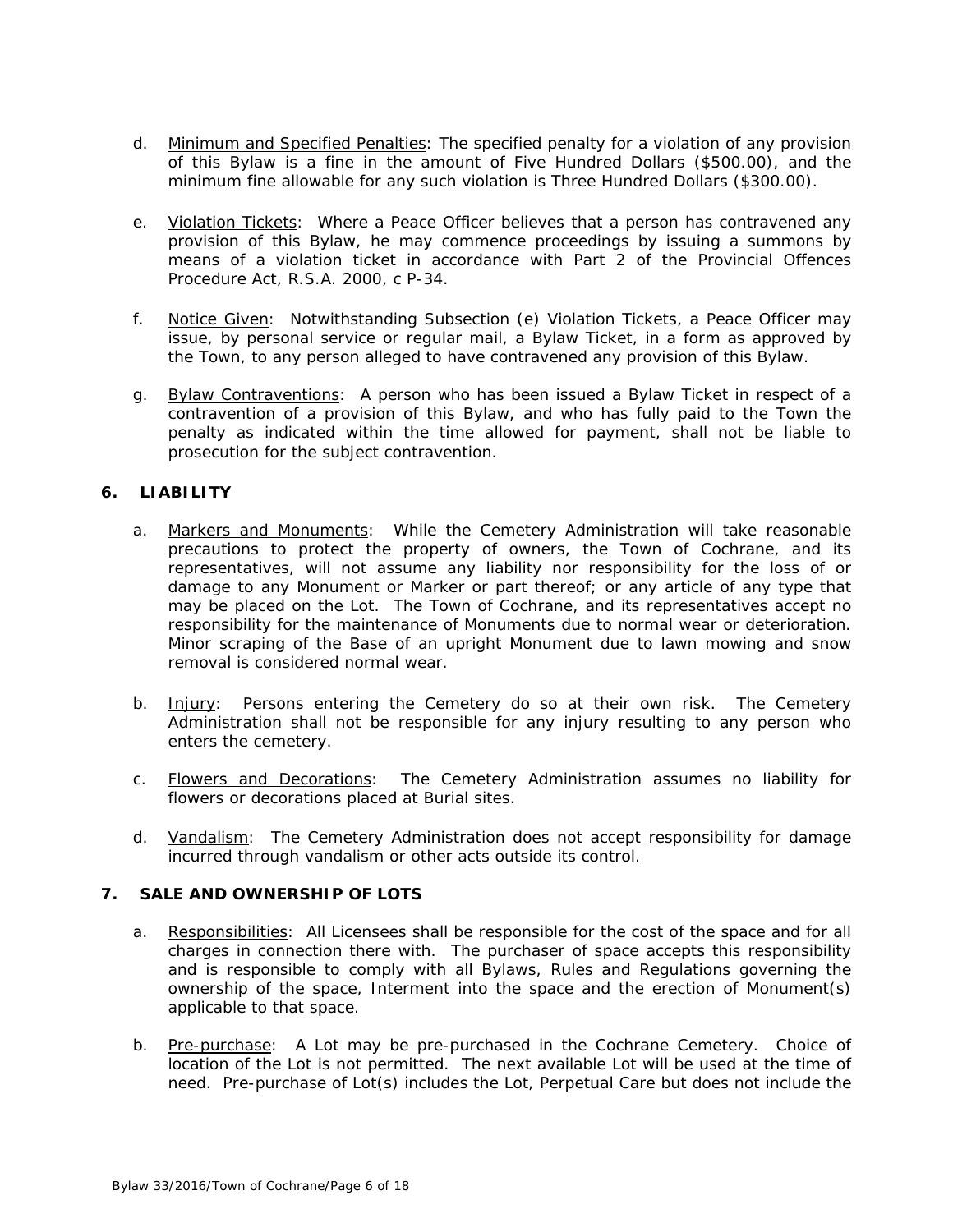opening/closing fees which may only be paid at the time of need. There are no ground Lots for sale in St Andrew's or St. Mary's Cemeteries.

- c. Address Change: It is the duty of the Licensee to notify the Cemetery Administration of any change in his/her mailing address. Notice sent to the owner at the last known address on file shall be considered sufficient and proper legal notification.
- d. Cost: Lots for Burial purposes shall be sold and services in any Cemetery shall be rendered in accordance with the fees set forth in the Schedule of Town of Cochrane Service Fees. Lot costs always include Easement and care components.
- e. Easement: Ownership of any space remains with the Town. The right to use a Lot is sold to a Licensee. A Licensee has no right to the use of any Lot until the purchase price is paid in full. All fees for the Lot must be paid in full prior to the arrangement of Interment into the Lot.
- f. Documentation: Upon payment by any person of the full price of any Lot, the purchaser will be given a receipt for the sum paid, and this receipt with the purchase Invoice will entitle the Licensee to the right of Easement in an assigned space.
- g. Subdivide: No person shall further subdivide or alter any Lot in any manner at variance with the divisions set out by the Cemetery Administration as shown on the Cemetery plans.
- h. Cancellation: The purchaser may cancel a purchase without penalty within 30 days of the agreement being signed, on any item(s) that have not been used for Burial or memorialization. After the 30 days, cancellation of unused space or services can be arranged with the Cemetery Administration by the Purchaser or designated person, subject to any applicable administration fee.
- i. Refunds: The Cemetery Administration will accept the return of an unused Lot, or Niche as long as there is no reason that space could not be used and there is proof of ownership. The purchaser will receive the original price paid or 85% of the current cost of an equivalent space, whichever is greater. Where taxes were applicable to the original purchase price they will be refunded based on the portion of the purchase price refunded. Refunds shall be subject to any applicable administration fee at the time of cancellation.
- j. Lot sizes: The minimum size for a grave Lot is five feet in width and 10 feet in length (5'x10'). The minimum size for a cremation Lot is two feet in width and four feet in length (2'x4').
- k. Error Correction: It is a condition of sale and use of any Lot in any Cemetery, that the owner expressly waives any claim arising by reason of any error or miss-description of any Burial Lot. The Cemetery Administration undertakes that it will attempt, insofar as is reasonably possible, to avoid such errors but its liability shall only extend to refund in case of error of any money paid to the Cemetery Administration, for a Lot or Lots.
- 1. Replacement: If there is any reason the Lot cannot be used for Burial or there is any error in the Lot description, the Cemetery Administration undertakes to make an equivalent quality of Lot or Lots available in lieu of those originally allocated.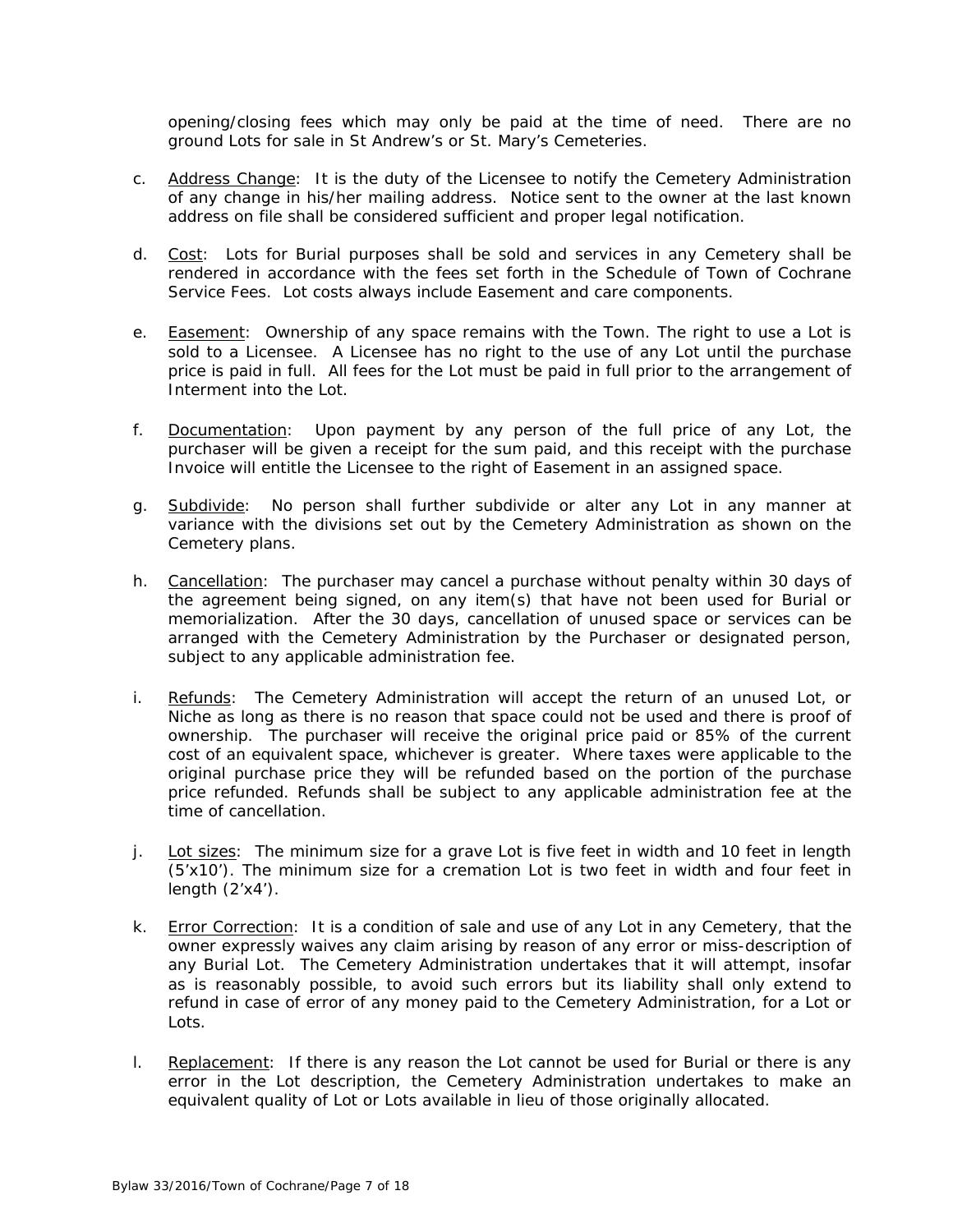- m. Resale: No person shall sell a Cemetery Lot to any other person. Lots can be sold back only to the Town of Cochrane in accordance with the Cemetery Bylaw. The amount of refund and administration/cancellation fees are set out in the Schedule of Town of Cochrane Service Fees.
- n. Reclamation: Any space may be deemed abandoned if there has been no Interment in the Lot, and there has been no recorded activity pertaining to the Lot for a period of 20 years. Any Lot designated as abandoned may be reclaimed by the Cemetery Administration to be disposed of in any manner the Cemetery Administration deems appropriate. Abandoned spaces in St. Mary's and St. Andrew's Cemeteries will not be reclaimed and resold as these Cemeteries are considered closed to Lot sales for in ground Burial.
- o. Replot: The Cemetery Administration has the right, from time to time, to change layout, establish, close, eliminate or modify or change the location of roads, walks or drives; to resurvey, enlarge, alter or change any portion of the Cemetery as necessary to be used as Burial areas or for the erection of buildings or services.
- p. Ownership Priority: The Cemetery Administration shall recognize Easement ownership to permit Burials into existing occupied Lots as noted at the time of the Lot purchase. If no ownership was passed on at that time, the Cemetery Administration will use the order of priority as set out in the Provincial Order of Disposition.
- q. Inheritance: Where a Cemetery Lot, or Niche is inherited, the new owner must provide proof of ownership to the satisfaction of the Cemetery Administration. The Provincial Order of Disposition, will be followed to determine the ownership or rights to spaces after death of the owner.

## **8. BURIAL/ INTERMENT/ DISINTERMENT**

- a. Authorization: The person responsible for organizing Cemetery Services shall make the necessary Burial arrangements, complete and sign the "Request for Grave/Lot Interment Application" form provided by the Town and determine terms of payment for agreed upon goods and services. No Interment will be scheduled until properly accepted and approved by the Cemetery Administration. If there is no person to sign the application, the form will be sent to a representative of the agency requesting the Interment.
- b. Space User: The Licensee designates the user(s) of the space. Permission to use the space and place a memorial must be obtained in writing and signed by the Licensee, if the person making Interment arrangements is not the Licensee on record.
- c. Responsibilities: Any person signing an order for Interment is responsible for the truthfulness of any facts set forth in the authorization, the identity of the person to be interred and his/her authority to order the Interment. The authorizing signing party will be responsible for all charges personally or for the estate, in connection with such Interment. If a third party is signing for Interment on behalf of another, the other person must have delegated that person to act in their name and accept responsibility for all Burial charges.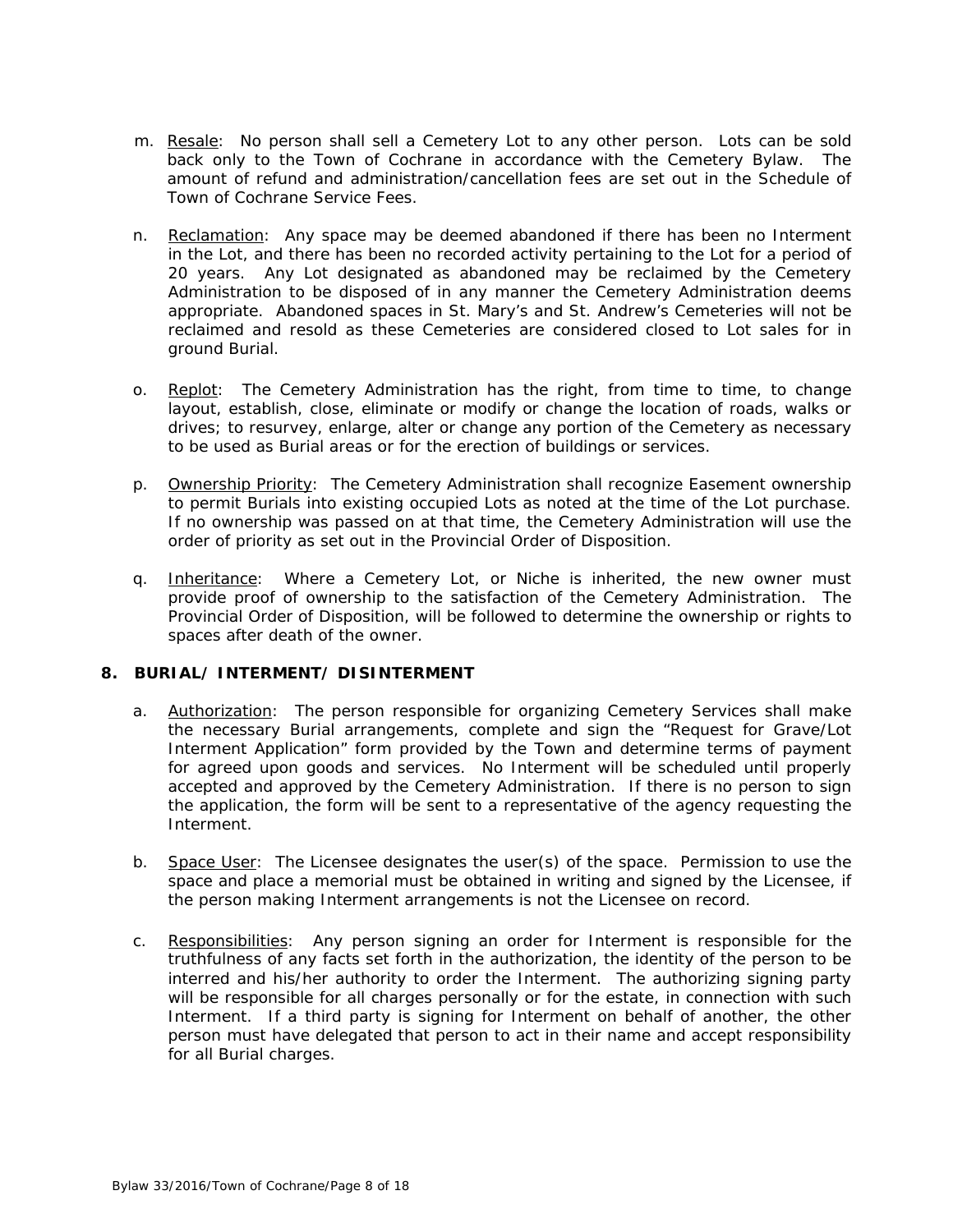- d. Burial Information: No Burials shall be permitted in the Cemeteries until the information required by the Cemetery Bylaw has been provided to the Cemetery Administration. Information required is as follows:
	- a. Full legal name of the deceased; Date of birth, death and age.
	- b. Cemetery location of Lot to be used; Day, date and time of interment.
	- c. Proof of ownership or authorization for use of an interment site, where the deceased person is not the owner; Name and address of person(s) listed as next of kin; Name and address of the owner(s).
	- d. Name and address of person or agency responsible for payment of the interment fees.
	- e. Type of Liner or Vault if ground burial.
	- f. For Veterans in a Field of Honour, the regimental and service number, or identification of deceased as a Veteran of Protective Services.
- e. Documentation: No Interment will be permitted unless proper authorization is produced by the party applying for the Burial. A Burial Permit issued by the proper officer of the Government of the Province of Alberta and a complete, signed Cemetery Invoice for permission to inter a body must be completed and presented to Cemetery Administration before Interment is completed. For a Burial coming from another Province or Country an acceptable alternative is an official document of disposition.
- f. Ownership Proof: Cemetery Administration may request proof of purchase to identify the Lot and/or prove the right to use the Lot. Proof may be a deed, Invoice, or receipt that shows the purchase or payment of a Burial. The Licensee of the Burial right or his/her representative may authorize the use of the Lot/Niche for the Interment of any person by submitting written, signed authorization/permission to the Funeral Home or Cemetery Administration.
- g. Burial Restriction: Lots in the Cemetery shall be used only for the Burial of human bodies and human Cremated Remains. All Burials, casket or Cremated Remains, must be arranged with the Funeral Home or Cemetery Administration and be recorded by the Cemetery Administration. Cremated Remains may be buried in Cemetery ground but may not be scattered in any area or on any grave other than an area set aside by the Cemetery Administration as a scattering garden for Cremated Remains or an Ossuary for Cremated Remains Burial.
- h. Notice: All applications for ground Burial shall be made at least 48 hours (2 business days) before the time of the Interment from May 1 through October 31 and 72 hours (three business days) from November 1 through April 30. Seasonal weather or type of Burial may require longer notice. Confirmation of the Burial date, time and Cemetery, will be given in writing by the Cemetery Administration to the arranger or Funeral Home.
- i. Information: Cemetery Administration is not responsible for any errors or omissions in information received from the Funeral Home or arranger or supplier. The Cemetery Administration is not responsible for the accuracy of the Burial Permit information or for the identity of the human remains or Cremated Remains to be interred.
- j. Schedule Times: Burial Services will be conducted Monday to Friday between the hours of 8:30 am and 3:30 pm. In cases of extreme necessity such as the danger of contamination or infection, or in the case of an epidemic, the Cemeteries will permit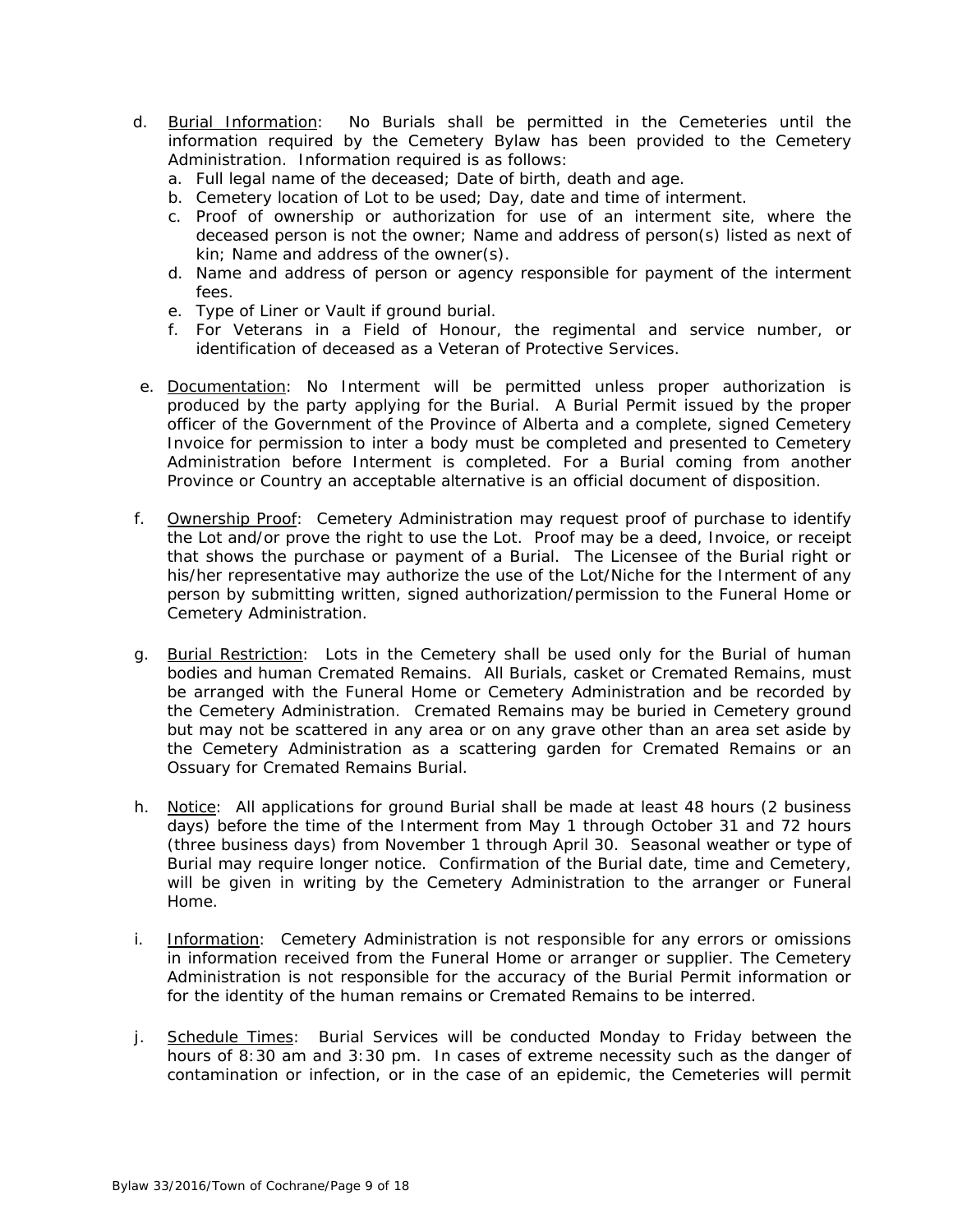the Interment to be made on Weekends or Statutory Holidays as required by order of the Provincial Board of Health.

- k. Overtime: When it is necessary for Field Crew to remain after their usual working hours or come in on a Weekend or Statutory Holiday an overtime charge will be made as set out by the Cemetery Administration.
- l. Scheduling: Cemetery Administration reserves the right to limit the number of Burials within a working day, the time of the Burial in a Cemetery or facility and the right to assess fees accordingly.
- m. Rescheduling: If, under extreme or adverse weather conditions more time is required to prepare Burial sites the Cemetery Administration shall notify the parties involved of the extra time required and this time will remain in effect until further notice.
- n. Burial Receptacle: All casket Burials in the Cemetery require the use of an approved Vault or Liner. The base of the Liner/Vault will be set at a six-foot depth to allow for at least three feet of soil above the top of the lid of the Liner/Vault., The first opening of a Double Depth Lot must be to a depth that will allow the second later Liner/Vault to be installed to have the same required three feet of soil above the top of the last Liner/ Vault.
- o. Suitable Container: All remains and Cremated Remains shall be brought to the Cemetery in a suitable container. Suitable container is defined as one which is rigid, completely enclosing the remains and prevents any physical or visual contact with secretions, or viewing of the deceased by any person. If a Shroud is to be used as a covering of the body in place of a casket such arrangements and permission will be established at the time the Burial arrangements are made and confirmed by the Cemetery Administration.
- p. Further Usage: No memorialization or second Interment shall be permitted in or on any Lot in the Cemeteries on which there are unpaid charges due and payable.
- q. Funeral Services: All funerals while within any Cemetery shall be carried out by persons under the supervision and control of the Cemetery Field Crew. Funeral Directors are responsible for the supply and operation of the lowering devices, the supply and placement of Burial greens, and any set-up of wreaths and flowers around the Lot. Funeral Directors must remain for the duration of the service and provide notice to the Cemetery staff that the service has ended. Funeral corteges shall follow the route set out by the Cemetery Administration, and the Cemetery Administration has the authority to restrict the number, and kind of vehicles that may enter the Cemetery and the roadways that may be used.
- r. Casket Opening: The casket may not be opened at any time within the Cemetery or its buildings without the express written permission and in the presence of the Cemetery Administration. Such permission will not be given without the consent of the Legal Representative of the deceased or without an order from the duly constituted authority having jurisdiction.
- s. Veteran Field of Honour: Areas set aside in the Cemeteries known as the "Field of Honour" and reserved for Burial of service and ex-service men and women of the Armed Forces shall be subject to special provisions as set forth in Provincial Cemetery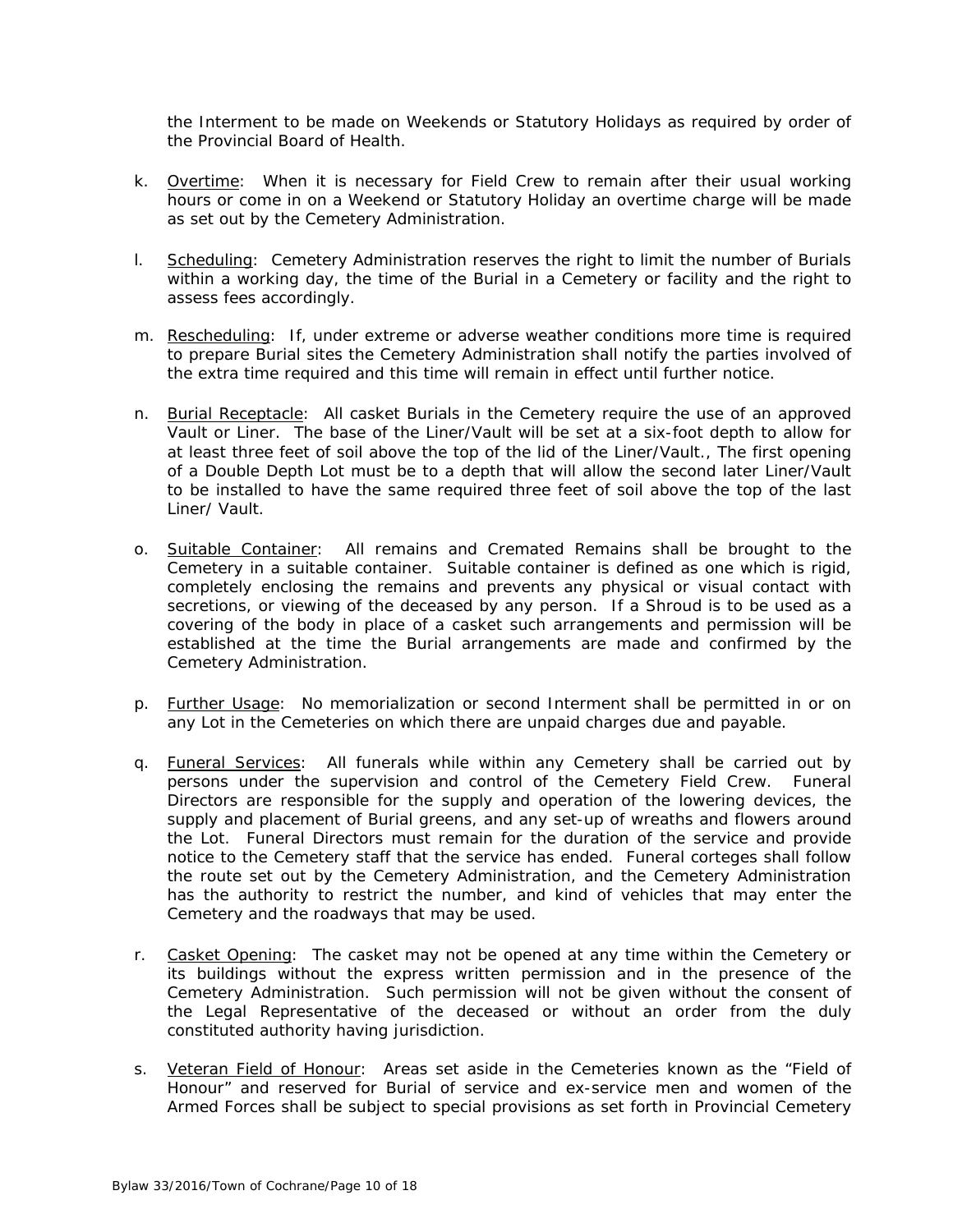Regulations. An area of the Field of Honour is dedicated to the Burial of Veterans of Protective Services. Upon application and confirmation of eligibility, a member of a recognized policing agency or fire service shall be buried in their respective areas in the Protective Services Veteran's Field of Honour section of the Cemetery.

- t. Veteran Restrictions: Only in circumstances where a grave in the Field of Honour section has been used for Burial of a Veteran, either traditional casket Burial or cremation Burial, will it be permitted to inter the Cremated Remains of the spouse. Field of Honour Lots cannot be reserved or pre-purchased and are assigned at the time of Burial.
- u. Indigent Burial: The Cemetery Administration shall furnish graves in the cemeteries for unclaimed bodies of deceased persons and for the bodies of indigent poor of any religious denomination. Burial type and rates will be subject to special provisions as set forth in the Provincial Cemetery Regulations.
- v. Disinterment Permission: The Disinterment of human remains shall be permitted with the consent of the Cemetery Administration and written consent of the Lot owner, nearest next of kin, executor and in accordance with proper legal procedure. The Disinterment will only be approved and scheduled upon issuance of a Disinterment permit from the Department of Vital Statistics. Disinterment of caskets in the lower level of a Double Depth Lot will be charged double the regular Disinterment fees as well as the cost of supplying grave shoring.
- w. Disinterment Requirements: The procedure to be followed in the Disinterment and reinterment, if arranged, of any body, within the cemeteries shall be that set out in the Cemetery procedures. Responsibility for a Disinterment by the Cemetery Administration will end at the point where the soil is sufficiently excavated to permit access to the top of the casket/Liner or Urn. A Funeral Home representative is to be present during the Disinterment for the handling and transportation of the remains. All Disinterments are subject to the provisions of the Cemetery Act and any other applicable legislation. The Cemetery Administration is not responsible for the condition of casket Liners or Vaults, or of the Cremated Remains or the Cremated Remains container used.
- x. Disinterment Responsibility: Cremated Remains will be disinterred from the Columbarium or Burial Lot, by application to the Cemetery Administration by the Licensee, nearest next of kin, or executor. Disinterments are subject to the payment of the applicable fees as approved by Council from time to time. Removal by the heirs of a body or Cremated Remains so the grave may be sold for profit or removal contrary to the expressed or implied wish of the original Licensee is absolutely forbidden.

# **9. LOT BURIAL OPTIONS**

- a. Casket Burial Number: A maximum of two caskets shall be buried in a single grave except in sections of the Cemetery set aside for single Burials only.
- b. Double Depth Lot: All double depth graves shall be limited to a single ownership.
- c. Double Cremated Remains Lot: A maximum of two cremated human remains can be buried in a designated cremation Lot.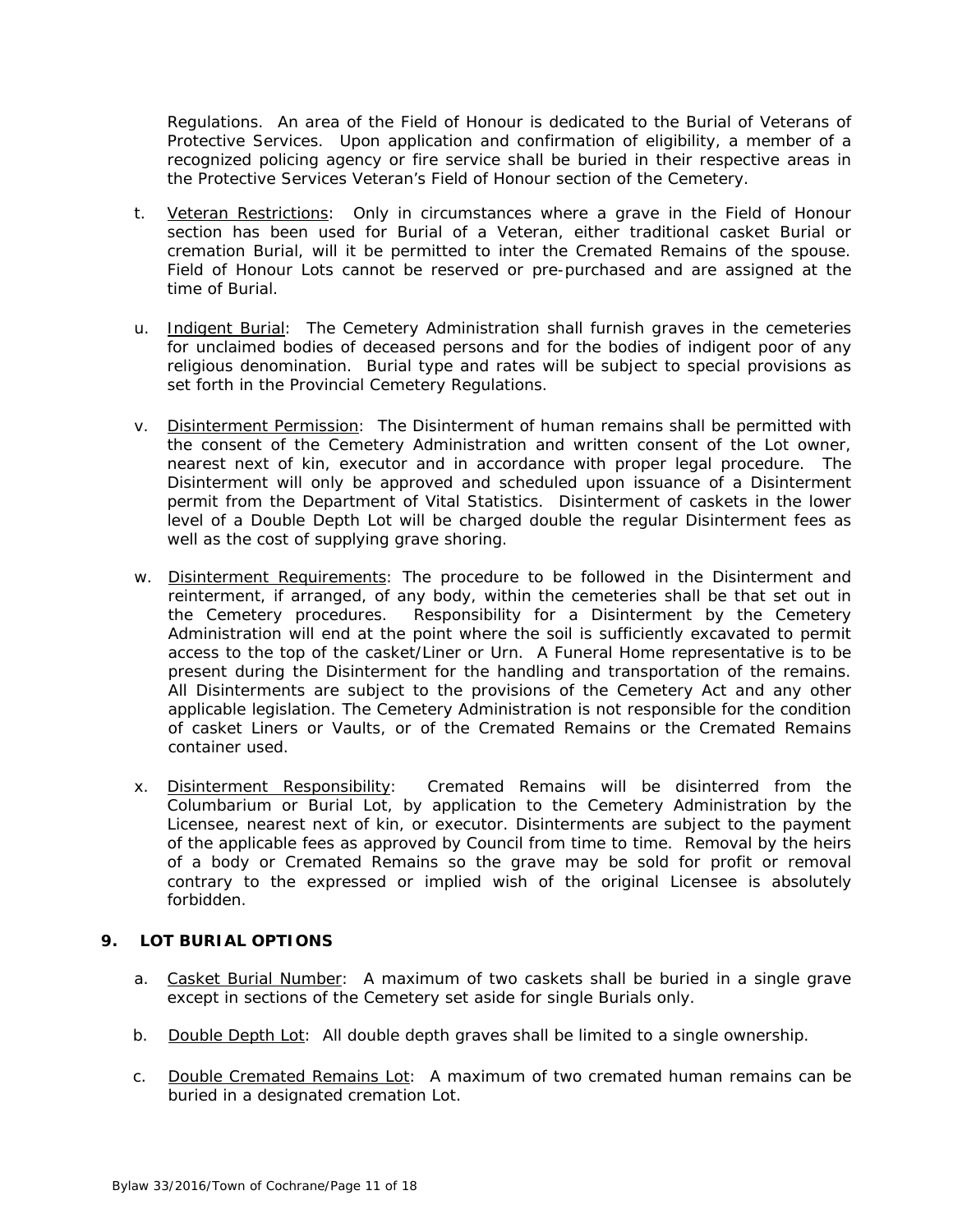- d. Total Burial Number: In a full sized Double Depth Lot the maximum number of Burials is two caskets and up to six Cremated Remains; in a single casket Lot – the maximum number of Burials is one casket and up to six Cremated Remains; if there is no casket Burial in a casket Lot there can be up to six Cremated Remains Burials. A casket Burial will not be allowed in any Lot after a cremation Urn is interred in the same Lot.
- e. Existing Occupied Lots: Requests to inter Cremated Remains into an occupied family Lot, by other than the Licensee of the Lot, must be accompanied by written permission of the deceased's executor or all the like members, next of kin, of the original deceased's family. No additional Cremated Remains will be permitted after a single casket Burial is already in place in St. Mary's and St. Andrew's Cemeteries.
- f. Unauthorized Additional Burial: If further Cremated Remains are found to be scattered or buried on an existing grave without the permission of the Cemetery Administration, the Licensee of the space will be notified and charged the costs to allow proper Burial and registry of the additional Burial in that space. The Burial must fall within the rules and regulations set out that address the number of Burials allowed in specific Lots.
- g. Veteran Restriction: In the Field of Honour, the Veteran or Protective Services Veteran must be already buried, if permission is to be given to inter the Cremated Remains of a spouse in the same space. In the Field of Honour only approved Veteran Monuments shall be placed or constructed for the Veteran for the sake of continuity in the area. If a spouse who is also a Veteran is the second Burial a second DVA Monument can be placed on the site. If a non-Veteran spouse is also buried, the memorial name and date may be engraved on the headstone or a brass plate may be attached.

## **10. MARKERS AND MONUMENTS**

- a. Authorization: No memorials may be set except in accordance with the Cemetery Bylaws and regulations. Improperly or unapproved memorials will be removed without further notice.
- b. Regulations: The permitted size of Markers, Monuments and vases shall be set forth in the Cemetery Monument Regulations. The Cemetery Administration reserves the right at all times to approve and prescribe the kind, size, design, symbolism, craftsmanship, quality, number and material of memorials placed or to be placed in any Cemetery. These regulations are set out in separate guidelines and made available to all Monument dealers.
- c. Material Specifications: All Markers or Monuments will be of granite or Monument grade bronze casting. Any Monument or Marker of artificial stone is not permitted unless the Cemetery Administration is satisfied that the manufacturer and dealers can conform to the specifications and requirements of the Cemeteries.
- d. Permits: The Permit from the Monument Dealer must indicate the size, type and kind of Monument and a rendering of the proposed inscription/design on the Permit application. Approval of Monuments, size, type, design, inscription and artwork will be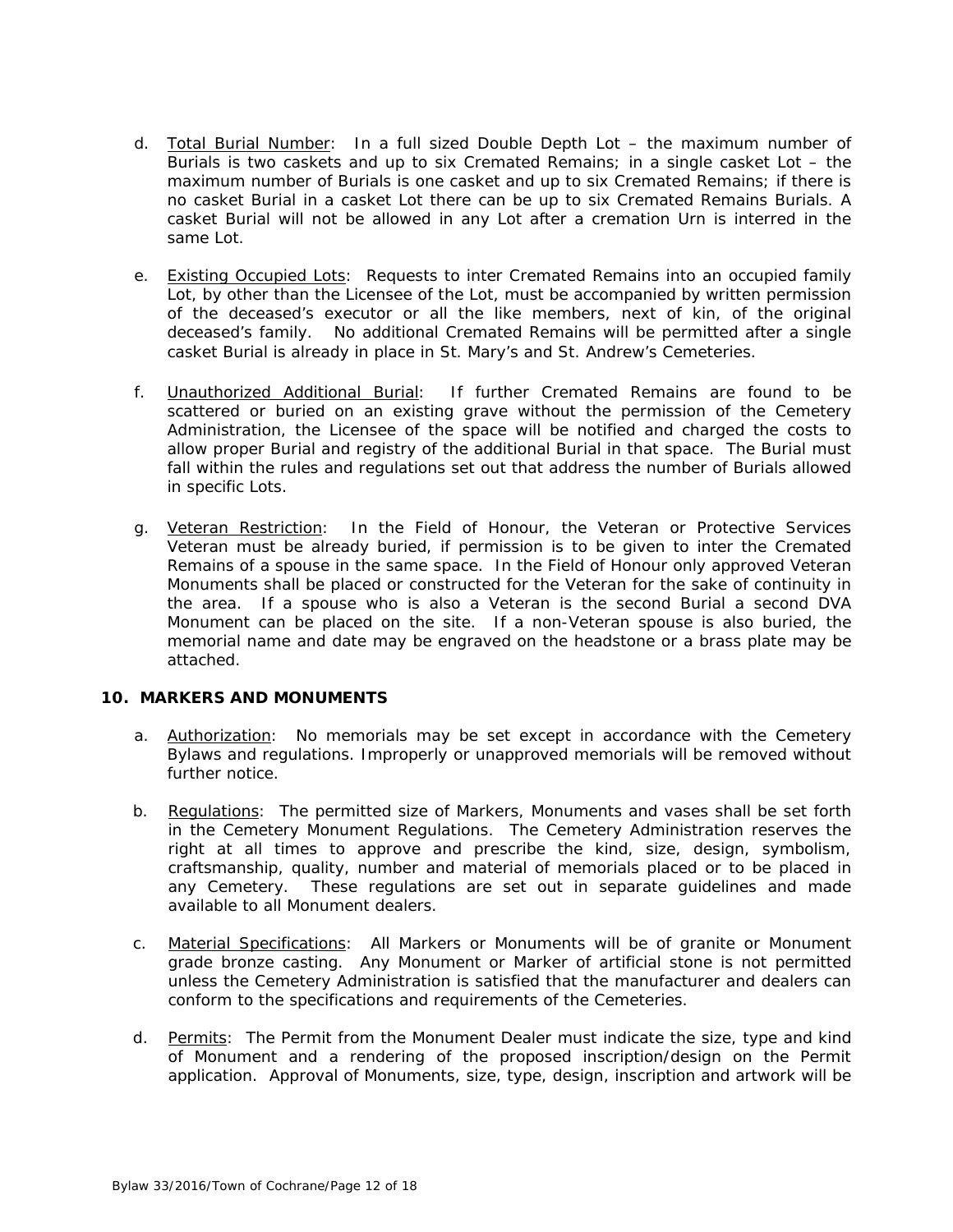given in writing on the return of the approved Permit to the Monument Dealer before manufacture, delivery or installation of the Monument will be authorized.

- e. Approval: No person shall erect a Monument or Marker in a Cemetery until the design, description and size thereof has been approved by the Cemetery Administration and a Permit for the erection of such Monument has been issued to the Monument Dealer. The Cemetery Administration may refuse consent if such Monument, or Marker, is in the opinion of the Cemetery Administration, prejudicial to the general appearance of the Cemeteries or to the interests of the owners of other Lots, is not in good taste or does not fit the expectations of a religious cemetery area.
- f. Lot Costs: Memorial dealers must have an approved Permit/installation form from the Cemetery Administration allowing the installation, repair or refurbishment of a memorial. No Permit will be approved until all costs against the space are cleared by the owner of the space or their designated agent. Markers may be removed if not paid for, or if the Marker is incorrect or broken/damaged.
- g. Section Guidelines: The Cemetery Administration may designate special sections within the cemeteries and impose restrictions on the types of memorials and Markers that may be installed within. Such sections will be sold, designated, as spaces for flat Markers or upright Monuments.
- h. Notice of Delivery: Notice of delivery of Monuments and Markers must be given to the Cemetery Administration to allow for inspection and approval.
- i. Contractors: Any damage done to walks, Lots, roads, landscaping by contractors or their agents shall be repaired by the Cemetery Administration and the cost of such repair shall be charged to the dealer or contractor. The Cemetery Administration reserves the right to stop all work of any nature, if in its judgement is unsafe or violates any rule or regulation of the Cemetery.
- j. Installation: Monuments and Markers will only be permitted to be installed from April 30 to October 1 of each calendar year.
- k. Grave Covers, Curbing: There will be no plants or ground cover, nor covering with a slab of cement or other material, nor lose materials such as rock, mulch, or brick. Lots are not to have borders, fences, railings, curbs, or any enclosure in or around their perimeter. Any existing cover, of any material that is deemed failing or unsafe by Cemetery Administration will be removed and not permitted to be replaced. After notification, whenever possible, of the Licensee that the cover is a safety concern, the cover will be removed; the Lot will be leveled to match the Lots around it and then seeded. Removal, leveling and seeding will be done at the Cemetery Administration's expense.
- I. Grave Identification: No temporary sign or identification, no marking of any description shall be permitted on any Lot in the Cemetery. The identification sign placed by the Funeral Home on the grave is the only approved temporary sign allowed. It will be removed one month after the Burial date.
- m. Removal, Alteration, Additions: No owner shall install or remove a memorial or make any alteration to any Monument or structure in a Cemetery without the permission of the Cemetery Administration. No fixture of any type, such as pictures or ornaments,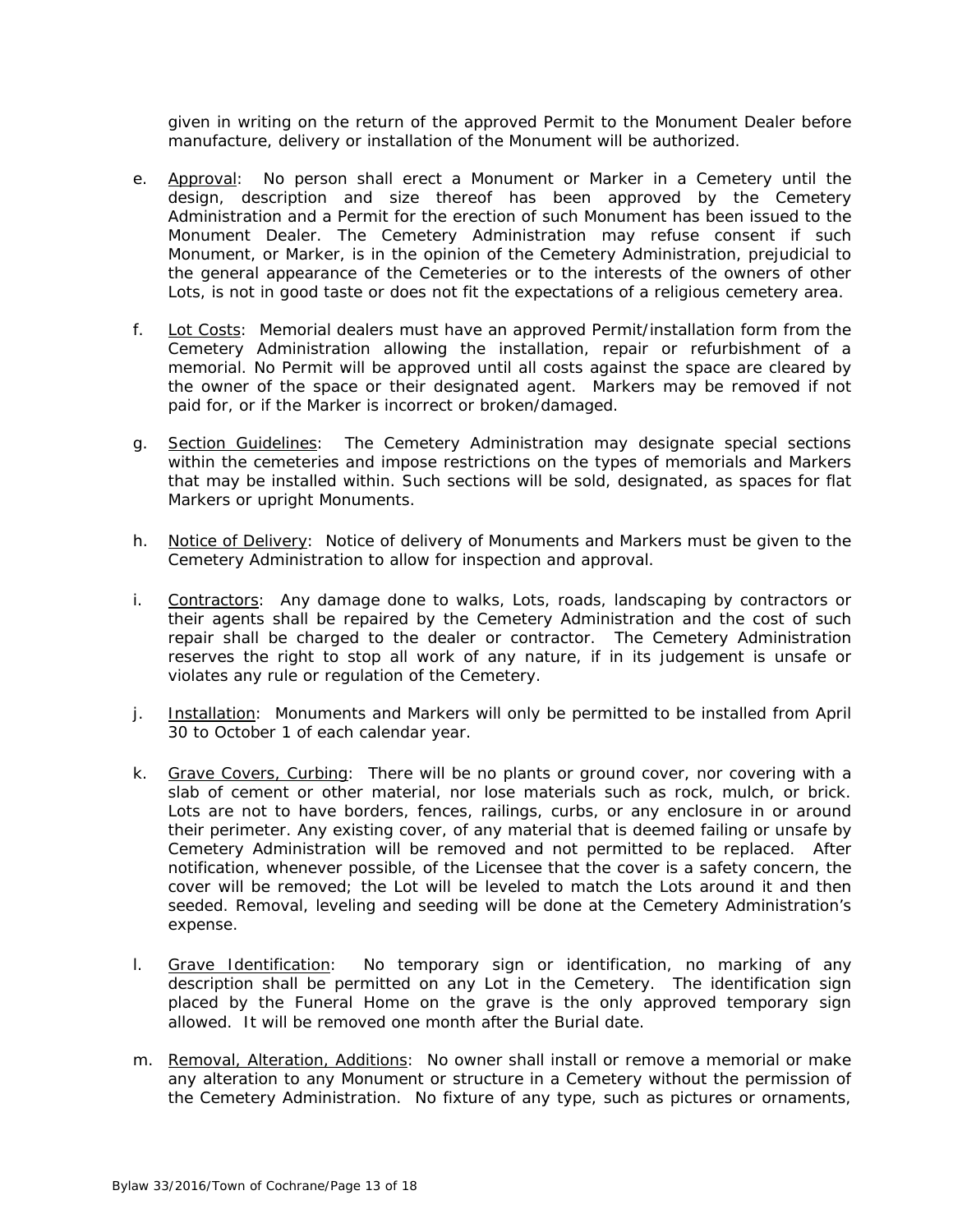may be attached or affixed in any manner whatsoever to any part of an upright memorial, without prior approval by the Cemetery Administration.

- n. Repair: No Licensee will allow any Marker or Monument to be in a state of disrepair. When in the opinion of the Cemetery Administration, any Monument or other erection upon a Lot is in a state of disrepair, or where there is a safety concern, the Cemetery Administration will notify the Licensee in writing and require that repairs be promptly undertaken by a qualified, approved Monument installer.
- o. Removal: Any Monument or erection not repaired within thirty days after a letter has been sent to the Licensee or his agent to the last address provided to the Cemetery Administration may be removed from the Lot and retained in the custody of the Cemetery Administration until the person responsible for its maintenance has returned it to a suitable condition. If the Memorial or Marker is not picked up within 30 days of removal the Cemetery Administration shall dispose of the article. The Cemetery Administration is not responsible for any cost(s) incurred by any Licensee or otherwise, as a result of the Cemetery Administration disposing of the Marker, Monument or any other article.
- p. Safety: Any Monument that is tilting or leaning is a safety concern. The Cemetery Administration will attempt to contact the Licensee and relevel the Monument. If any damage is done to the Monument by the attempt to relevel, the Cemetery Administration shall not be deemed responsible. If there is any Monument that Cemetery Field Crew cannot level and is deemed unsafe, the Licensee will be notified to arrange to fix the Monument stance. If the Licensee is inaccessible, or does not take timely action, the Monument may be removed by the Cemetery Administration due to the safety concern. The Cemetery Administration is not responsible for any cost(s) incurred by any Licensee or otherwise, as a result of the Cemetery Administration disposing of the Marker, Monument or any other article.
- q. Work Times: No person shall erect a Monument on Weekends or Statutory Holidays, or after 4 pm weekdays. No work will be done upon any Monument or Marker or shall any Monument or Marker be removed from any grave Lot without the notification and permission of the Cemetery Administration.
- r. Licensee Responsibility: Markers and Monuments remain the personal property of the Licensee and all care, maintenance and repairs are the responsibility of the recorded Licensee and/or the Licensee's next of kin. The purchaser or designate of the Burial Lot is liable and responsible for damages resulting from theft, vandalism or damage howsoever caused to Monument and Marker on a site.

## **11. CEMETERY OPERATION AND MAINTENANCE**

- a. **General Maintenance:** On payment of the full price of any Lot, the Cemetery Administration will, so far as resources are available for the purpose, do all that they deem to be reasonably necessary to keep the Lot in a neat and tidy condition. The Cemetery Administration shall not, however, be bound to spend on such Lot in any one year an amount greater than the annual amount deemed appropriate by the Town of Cochrane.
- b. Authority: The Manager of Parks and Open Spaces or his/her designate shall have the sole control of all matters within the cemeteries that are concerned with maintaining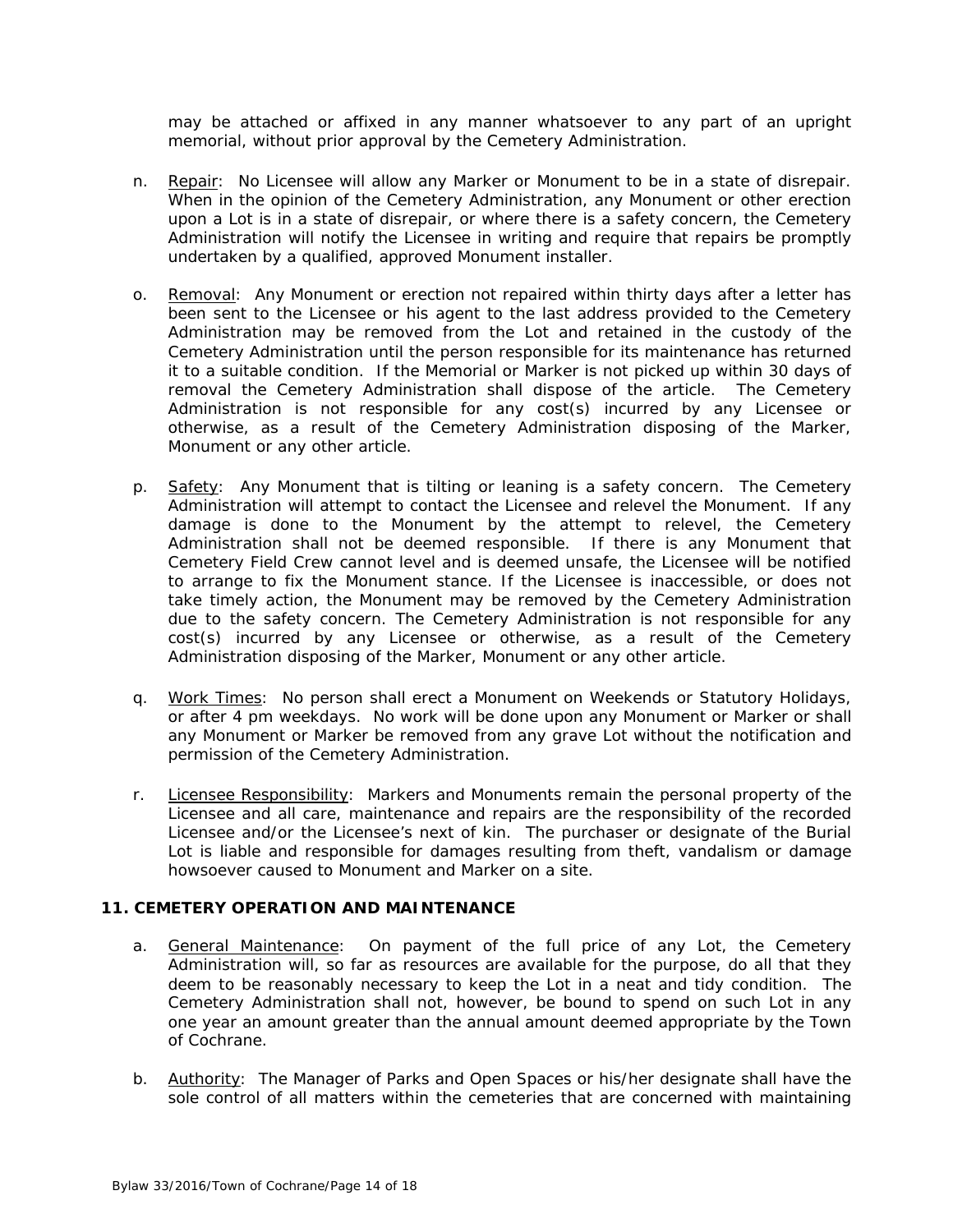the grounds in a neat and pleasing condition, and to that end is authorized to regulate and control the Cemetery grounds in accordance with this Bylaw and the associated Cemetery rules and regulations.

- c. Floral Arrangements: The Cemetery will not accept responsibility for lost or damaged floral arrangements, memorabilia or wreaths/crosses under any circumstances.
- d. Floral Timelines: Flowers placed at the time of Interment will be left for five calendar days or as weather permits. Seasonal crosses or wreaths are permitted on a grave between November 1 and March 31 only.
- e. Landscaping: The Cemetery Administration reserves the right to remove or prune any trees or shrubbery previously planted which may mar the appearance of the Cemetery or which may encroach upon or interfere with other Lots, or any tree or plant that may previously have been planted without Cemetery Administration permission.
- f. Personal Responsibilities: No person shall:
	- a. Throw rubbish upon the roads, pathways or anywhere within the Cemetery grounds except in the receptacles provided for that purpose.
	- b. Deposit any soil, paper, sticks or rubbish of any kind on any road or Lot within the Cemetery.
	- c. Erect, plant or maintain borders, fences, railings, copings, wall curbs or hedges in or around any Lot.
	- d. Plant any trees or shrubs in any Cemetery unless he/she is a member of the Cemetery Field Crew authorized to do so by Cemetery Administration.
	- e. Plant flowers, care or cultivate any Lot.
	- f. Remove, prune, destroy or otherwise interfere with any trees, shrubs, plants or flowers in any Cemetery without the consent of the Cemetery Administration.
	- g. Place or deposit any glass or plastic encased wreath or any stand, holder vase, receptacle, jar or bottle, or pot made of glass or plastic on any Lot.
	- h. Place in any Cemetery any stand, holder vase or other receptacle for flowers or plants, or any flower pots, jars, bottles, iron and wire works, or any ornament or construction of any kind which the Cemetery Administration deems to be unsightly, unsuitable or unsafe within the Cemetery.
	- i. Place or maintain winter crosses, wreathes or upright decorations on Lots except for within prescribed permitted times. Make any walk, cut any sod, or move any grave Markers or Monuments in any Cemetery.
	- j. Destroy, deface, damage or write upon any Marker or Monument or structure or object in any Cemetery.
	- k. Bring any pets to the Cemetery. No Urns or memorialization of pets is allowed to be placed on the Lot or on any part of the Marker or Marker Base or Ribbon Foundation. Any Urn or memorialization will be removed by Cemetery Field Crew with no further notification.
	- l. Walk upon or across Lots. Use of roads and pathways is mandatory for safety reasons.
- g. Authorization of Work: The Cemetery Administration reserves, and shall have, the right to give authorization to any person before they may do any work in the Cemetery. The Cemetery Administration has the right to request a certificate of insurance, showing coverage for liability and personal injury and damage to the property of others, from any contractor or business authorized to perform services and/or work in the Cemetery.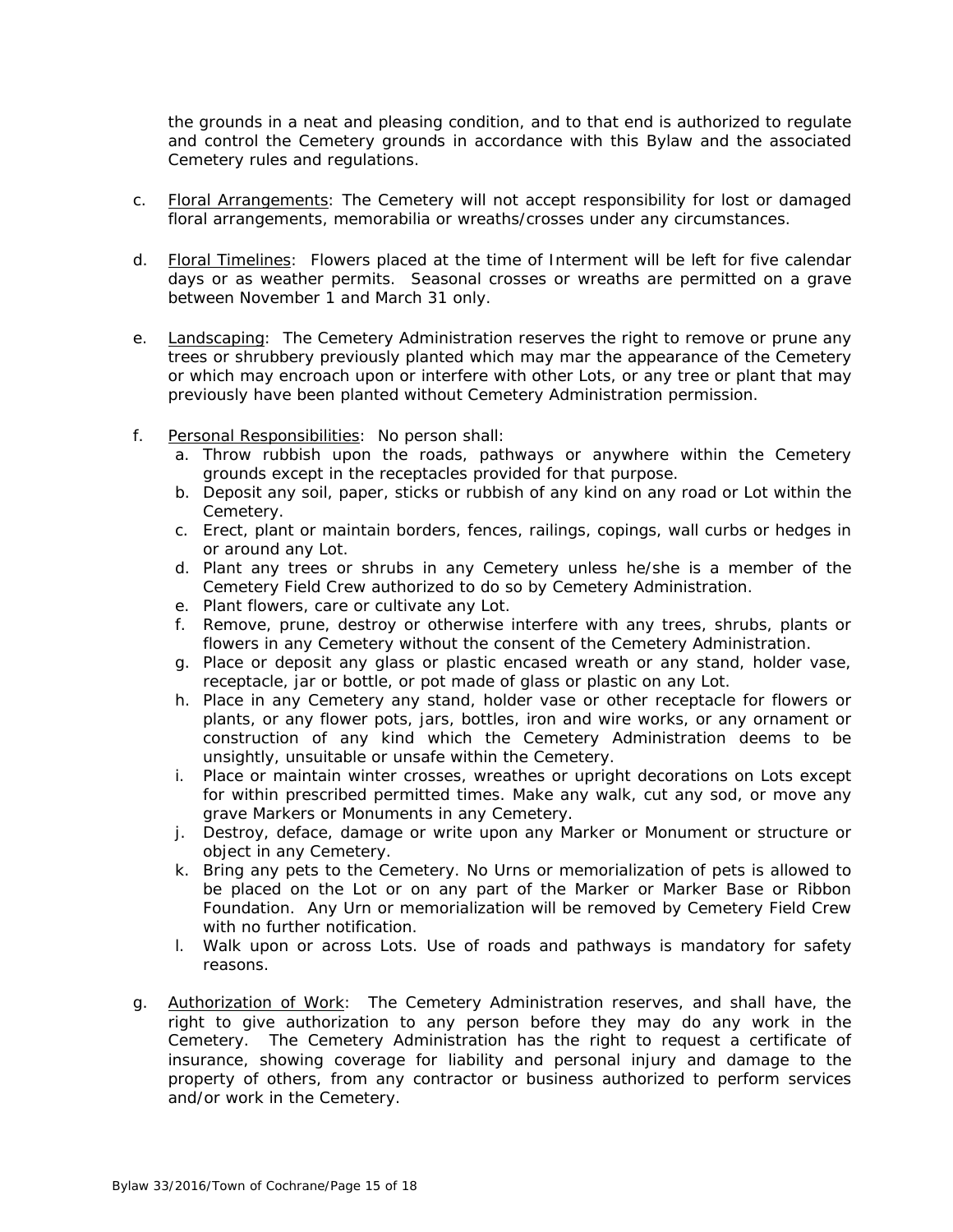- h. Times of Work: No person shall carry on any work in the immediate vicinity of any Burial service being carried out in a Cemetery. Work done in the Cemetery by persons operating as a business must be done during Cemetery hours. Work on Weekends or Statutory Holidays or after 4:00 pm on weekdays must have prior authorization from the Cemetery Administration.
- i. Access: No person under the age of 16 years shall be admitted to any Cemetery, or Columbarium unless in the company of an adult.
- j. Vehicle: No person shall operate a vehicle on a road in a Cemetery at a greater rate of speed than 20 kilometres per hour, or on any portion of a Cemetery not set aside as a road. Parking or leaving any vehicle on any road, driveway or parking area within the Cemetery that causes an obstruction, preventing any other vehicle from passing or Cemetery Administration to do their work will cause the vehicles removal by the Cemetery Administration, at the vehicle owner's expense.
- k. Activities: The intended uses of Cemetery grounds and facilities are memorialization, remembrance and reflection. Recreational uses are not permitted; including but are not limited, to skateboarding, bicycling, roller skating, snowmobiling, cross country skiing or snowshoeing.
- l. Behaviour: No person shall disturb the quiet and good order of a Cemetery by noise or other improper conduct. All work in the immediate vicinity of a Lot shall be discontinued during a Burial service.
- m. Fire Arms: Only persons authorized by the Cemetery Administration, including military guard of Honour will be permitted to bring into or carry firearms within the Cemetery. Military guards participating in a military funeral must be under the direction and control of a military officer.
- n. Hours: The Cemeteries are open to the public seven days a week from dawn to dusk. Persons found on Cemetery grounds outside these visiting times will be subject to prosecution. The open hours of building facilities are posted but are subject to change at any time due to unforeseeable circumstances and may be modified as appropriate.
- o. Memorial Services: The Cemetery Administration may permit memorial services of a respectful nature within a Cemetery but permission must be obtained from the Cemetery Administration prior to any such public memorial services within the Cemetery grounds.

## **12. FLOWERS AND DECORATIONS**

- a. Purpose: The Cemetery Administration reserves the right for the good of all to regulate the method of decoration of Lots and Niche faces. It is important to understand that decoration must be done in such a fashion that it does not infringe upon adjacent spaces or create either a hazard or an unattractive situation which may be offensive to others.
- b. Planting: No planting of any kind may be done on graves. Decorating with fresh cut and artificial flowers is appropriate and welcomed. Decorations must be placed within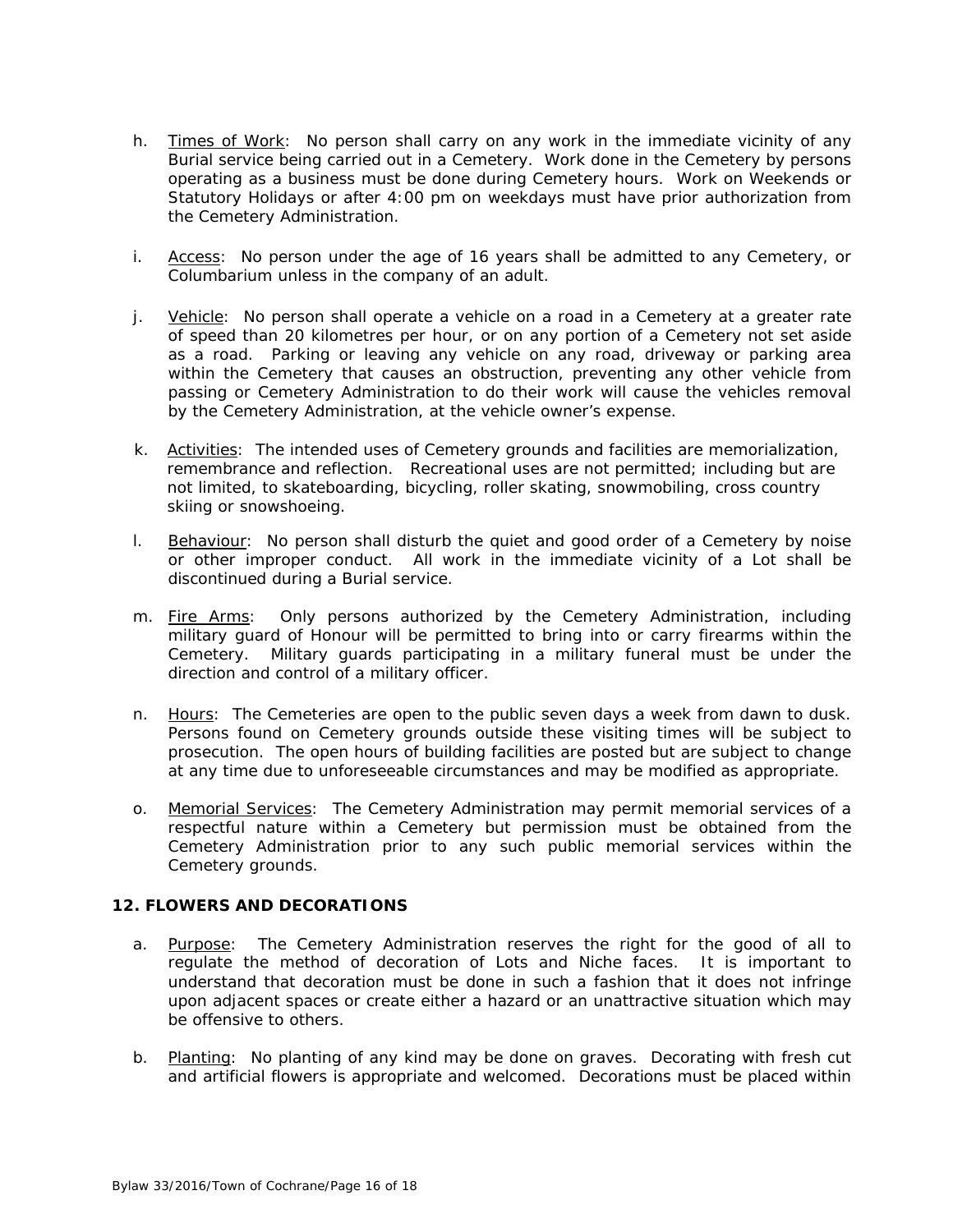unbreakable vases approved by the Cemetery Administration and installed by an approved Monument installer.

- c. **Authorized Vases:** For ground Burials with flat Marker, the vase is a retractable, permanent metal vase that is part of the Marker or installed separately in proximity to the memorial or in the case of an upright Monument the vase is attached to the Monument.
- d. Memorialization, Flowers: Flowers can be left on spaces in an approved retractable vase, all year round and fresh flowers are encouraged from April 1 to October 31. Artificial wreaths, crosses and decorations are permitted from October 31 to April 1 only and will be removed without notice after April 1.
- e. Burial Flowers: At the time of Burial, floral tributes will be left until wilted or in the case of artificial flowers become unsightly. Flowers or arrangements will be removed without notice by the Cemetery Field Crew to prepare or sod the Lot. After sodding all flowers must be in the approved vases not set out on the grass.
- f. Seasonal Decorations: One week after major holidays all seasonal decorations shall be removed.
- g. Weekly Maintenance: Each week during the mowing season Cemetery Field Crew will remove unsightly and wilted flowers and decorations plus all decorations not in approved vases. Artificial flowers, arrangements or decorations removed will be placed in a common area of the Cemetery for one month in order to be claimed.
- h. Donations: the Town will accept unconditional donations only, which will be used for the purpose of Cemetery operations. Such donations will be placed in a designated Cemetery fund.

#### **13. COLUMBARIUM**

- a. Niche Package: The purchase price of a Niche in a Columbarium covers the cost of Easement, future care of the structure, basic inscription, and Inurnment.
- b. Interment Number: The number of Urns permitted in a Niche shall be specified by the Cemetery Administration at the time of purchase. No additional Interments or memorialization will be permitted.
- c. Resale: Niche owners shall not sell their Niche in whole or in part. Such sales will not be recognized by the Cemetery Administration. The Cemetery Administration will repurchase unused Niche at the original purchase price or 85% of the current sale price, whichever is greater. The Cemetery Administration will exchange a Niche for another of comparable price and location if requested by the Licensee. An administration fee will apply.
- d. Burial Authorization: Before the opening of a Niche prior to Inurnment, the Licensee or his/her next of kin must sign an authorization and pay any amounts outstanding for the Space or Inurnment.